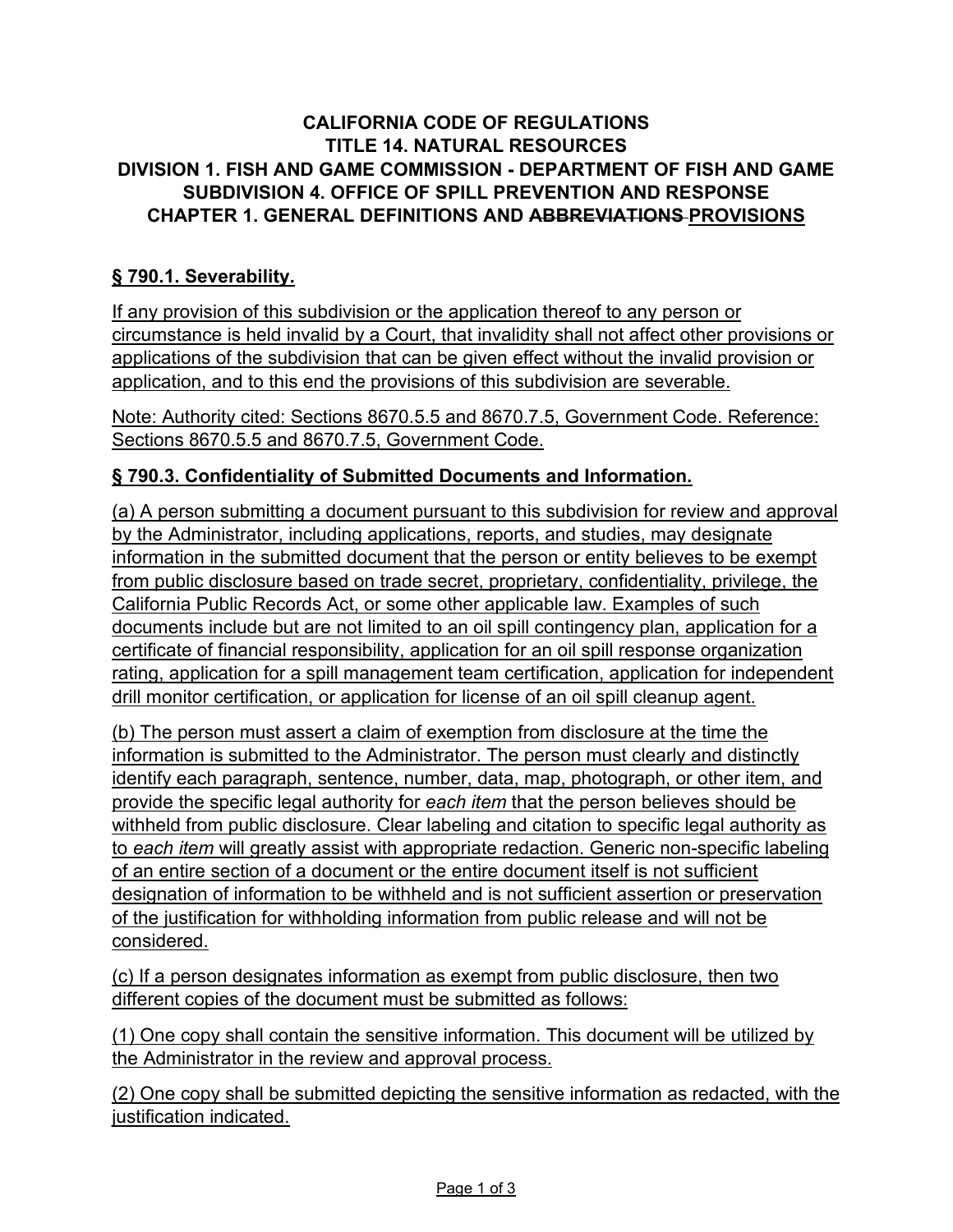(3) Any document submitted to any state agency for review, as required by this subdivision, must include all sensitive information.

(d) If the Administrator is requested to publicly disclose a document which has information that has been designated as exempt from disclosure in accordance with paragraph (b), then the Administrator may notify the person who submitted the document at least ten business days prior to the release of such information to allow that person to seek an appropriate remedy in Court, if applicable.

(e) The Administrator will decide whether the designated information is exempt from disclosure, unless directed otherwise by a Court order.

Note: Authority cited: Section 8670.7.5, Government Code. Reference: Section 8670.7.5, Government Code.

# **§ 790.5. Request for Reconsideration & Hearing.**

(a) An owner, operator, or applicant who has submitted a document for or applied for approval from the Administrator pursuant to a provision of this subdivision and received notice of a denial of approval or a modified approval, or has received notice of a modification, suspension, or revocation of an existing approval from the Administrator pursuant to this subdivision, may request a reconsideration of the Administrator's decision.

(b) The request for reconsideration must be written, signed by the owner, operator, applicant, or their legal representative, including their contact information, and must contain the basis for requesting reconsideration. The request must include evidence, data, or new information or facts pertinent to the issues, offered to rebut the basis for the Administrator's decision and support a different result. This request may be submitted by email or mail.

(c) Requests for reconsideration must be received by the Administrator within 15 business days from the date the owner or operator, or applicant received the notice of the Administrator's decision. The request may also include a request to meet with the Administrator.

(1) If no meeting is requested, then within 15 business days from the date the request for reconsideration is received, the Administrator will notify the owner, operator, applicant, or their legal representative in writing of his or her decision after reconsideration.

(2) If a meeting is requested, the meeting shall be held within 15 business days of the request. Within 15 business days after the meeting the Administrator will notify the owner, operator, applicant, or their legal representative in writing of his or her decision after reconsideration.